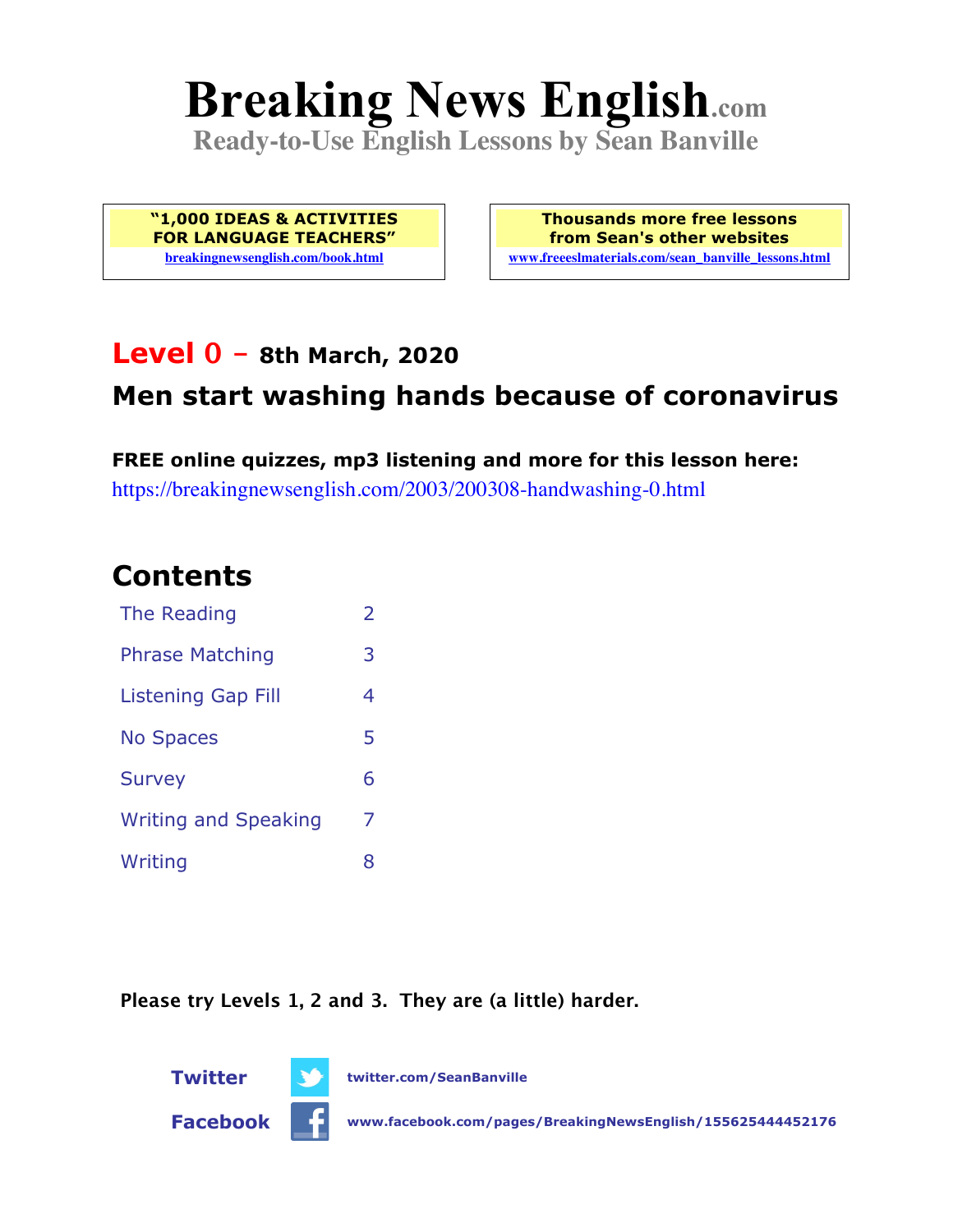### **THE READING**

From https://breakingnewsenglish.com/2003/200308-handwashing-0.html

Men are washing their hands more often. A survey found that a third of men did not wash their hands after using the toilet. People tweeted that last month, it was unusual to see a man using a sink in toilets. COVID-19 has made more men use them. A man said: "For once, there are lines in men's restrooms."

Doctors said regular handwashing is important to stop the coronavirus. They said people should wash their hands for 20 seconds - the time it takes to sing "Happy Birthday" twice. A man was surprised when he used a public toilet. He said: "There were eight sinks and men were washing their hands in all of them."

Sources: https://www.**dailymail.co.uk**/femail/article-8078807/Disgusting-Men-started-washing-handsusing-toilet-Twitter-users-claim.html https://uk.news.**yahoo.com**/coronavirus-hand-washing-yougov-stats-140920602.html https://www.**theverge.com**/2020/3/4/21164475/birthday-hands-washing-app-20-secondscelebrities-cdc-coronavirus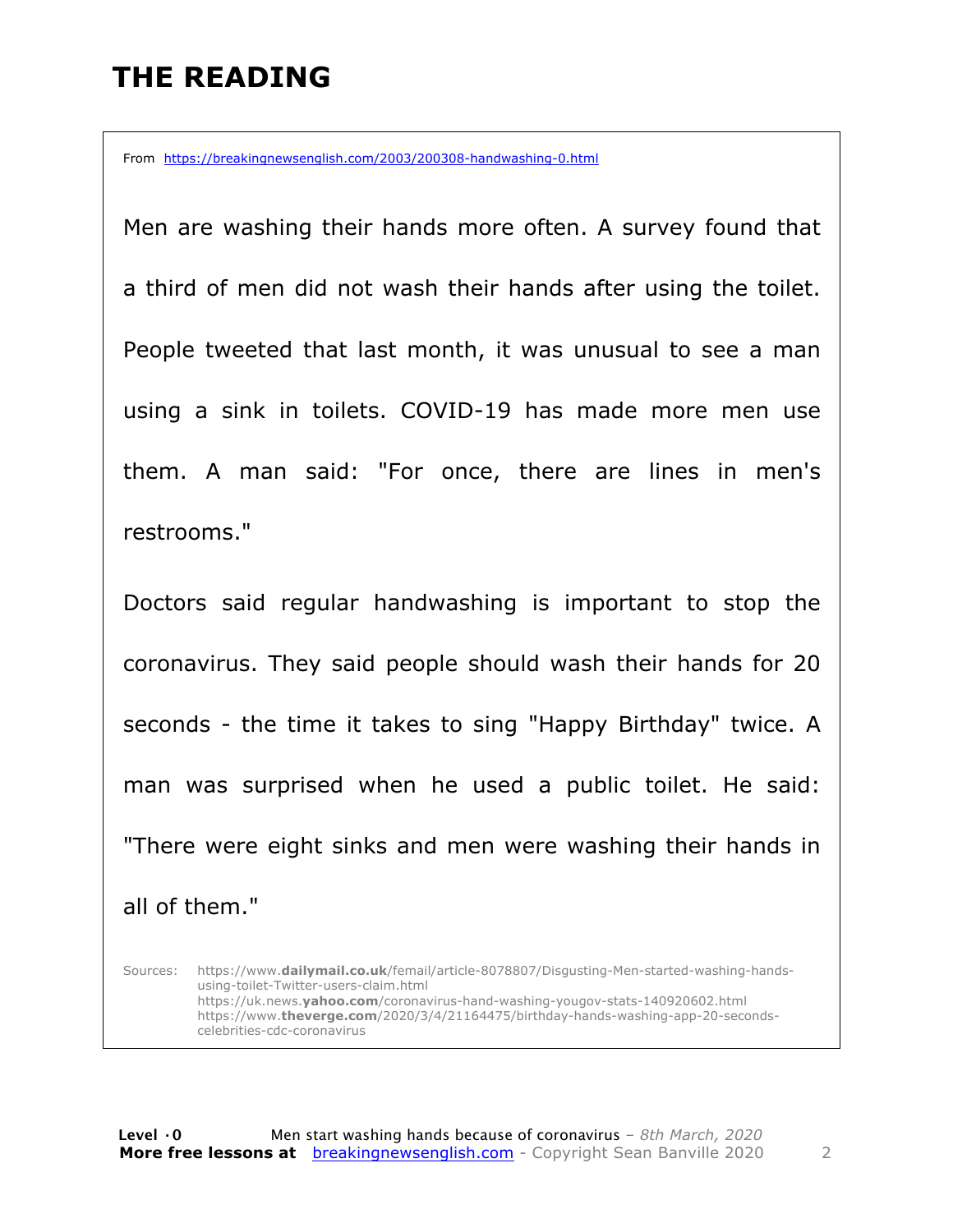# **PHRASE MATCHING**

From https://breakingnewsenglish.com/2003/200308-handwashing-0.html

#### **PARAGRAPH ONE:**

| 1. washing their hands      |    | a. see a man          |
|-----------------------------|----|-----------------------|
| 2. a third of men did not   |    | b. men use them       |
| 3. after using              |    | c. wash their hands   |
| 4. People tweeted that last |    | d. in men's restrooms |
| 5. it was unusual to        |    | e. the toilet         |
| 6. using a sink in          | f. | month                 |
| 7. COVID-19 has made more   |    | g. more often         |
| 8. there are lines          |    | h. toilets            |

#### **PARAGRAPH TWO:**

|    | 1. regular handwashing   |    | a. sinks          |
|----|--------------------------|----|-------------------|
| 2. | stop the                 |    | b. for 20 seconds |
|    | 3. wash their hands      |    | c. in all of them |
|    | 4. sing "Happy Birthday" |    | d. surprised      |
|    | 5. A man was             |    | e. toilet         |
|    | 6. he used a public      | f. | coronavirus       |
|    | 7. There were eight      | q. | twice             |
| 8. | washing their hands      | h. | is important      |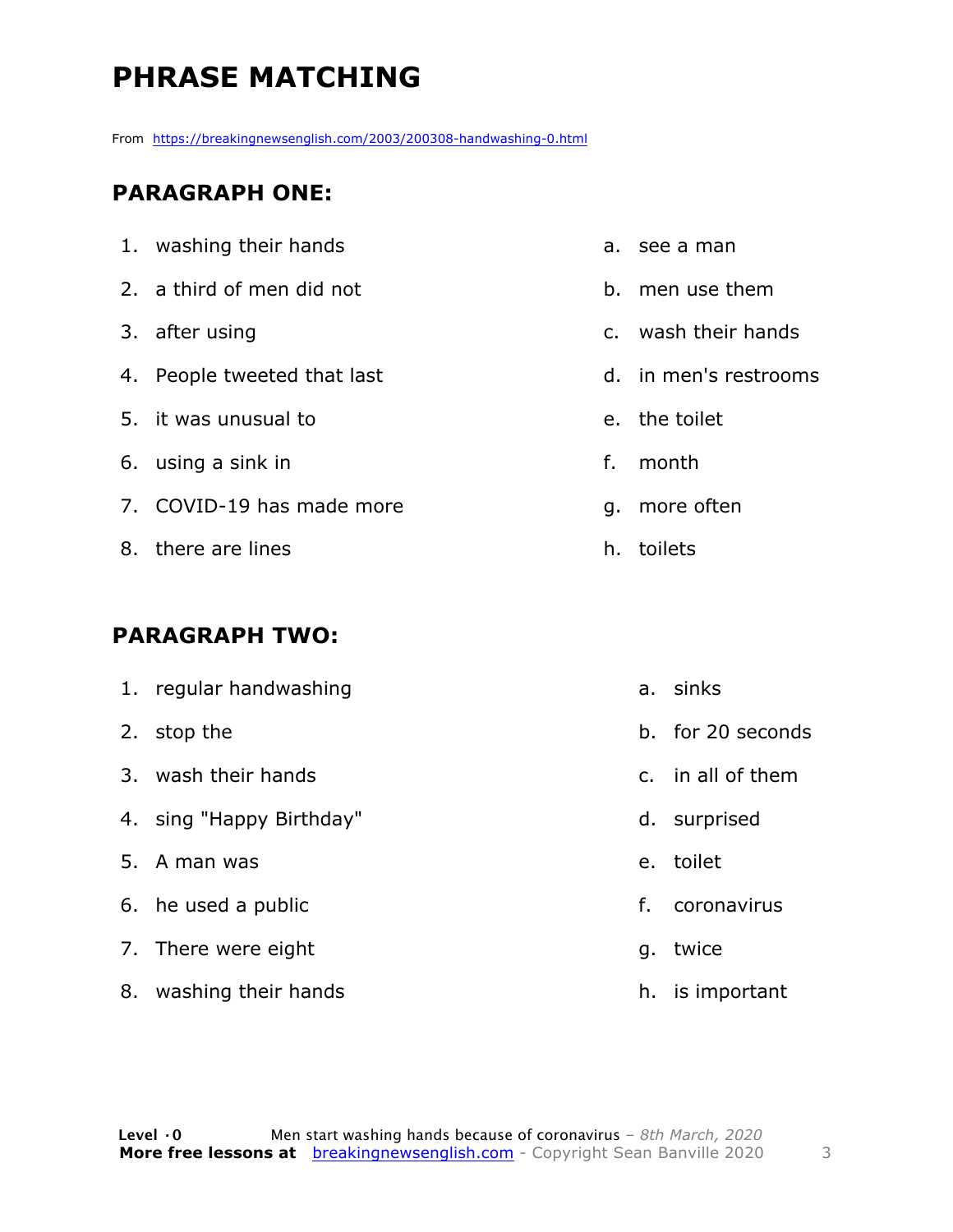## **LISTEN AND FILL IN THE GAPS**

From https://breakingnewsenglish.com/2003/200308-handwashing-0.html

|                                                                    | Men are washing their $(1)$ _________________________. A survey found             |
|--------------------------------------------------------------------|-----------------------------------------------------------------------------------|
|                                                                    | that $(2)$ ____________________________ men did not wash their hands              |
|                                                                    | $\mathsf{after}$ (3) ___________________________. People tweeted that last month, |
|                                                                    |                                                                                   |
|                                                                    |                                                                                   |
| "For once, there are (6) ____________________________ restrooms."  |                                                                                   |
|                                                                    |                                                                                   |
|                                                                    | coronavirus. They said (8) _______________________________their hands for         |
|                                                                    | 20 seconds - the $(9)$ ___________________________ to sing "Happy                 |
|                                                                    | Birthday" twice. A $(10)$ _________________________________ when he used a        |
|                                                                    |                                                                                   |
| were washing their hands in (12) _______________________________." |                                                                                   |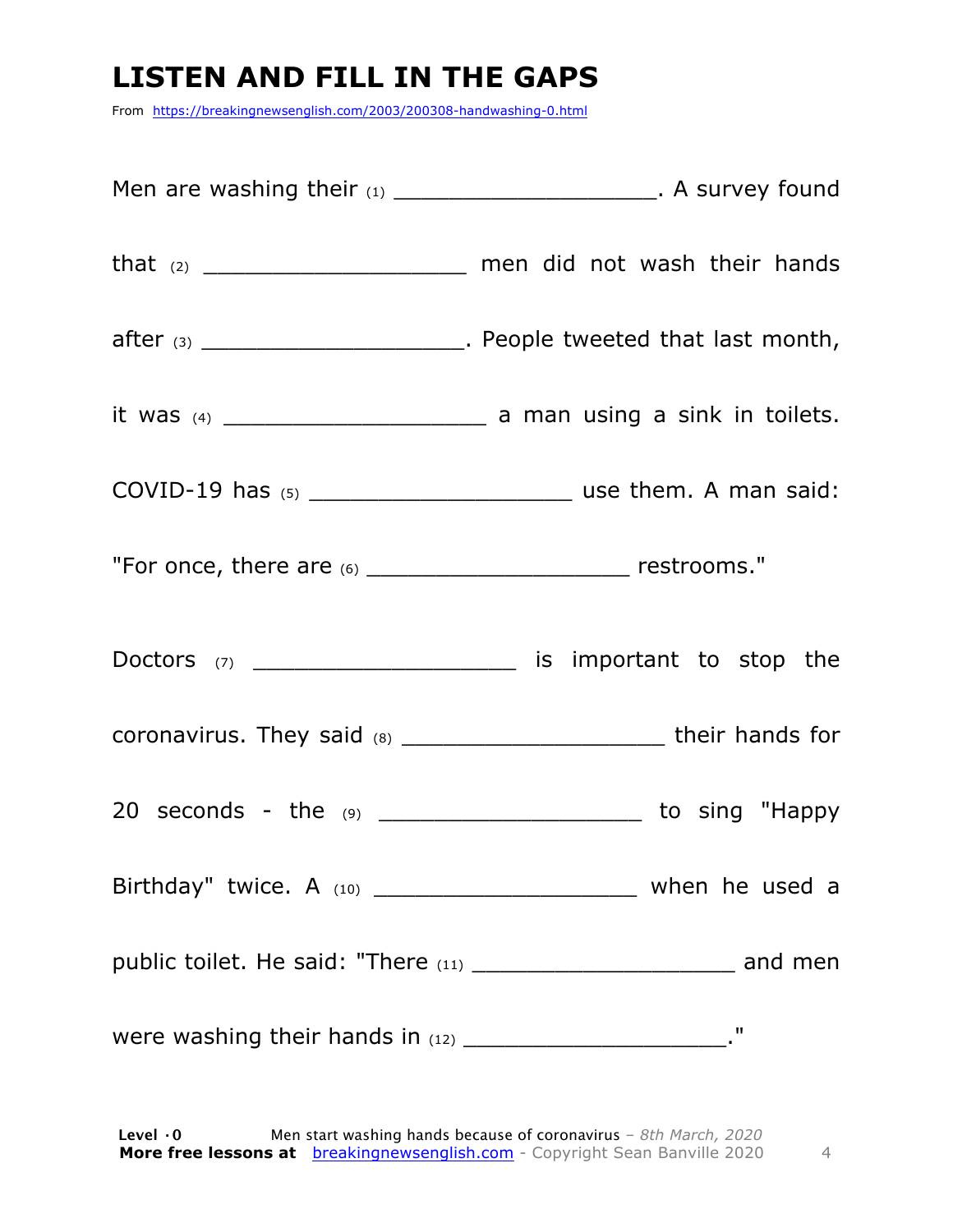# **PUT A SLASH ( / )WHERE THE SPACES ARE**

From https://breakingnewsenglish.com/2003/200308-handwashing-0.html

Menarewashingtheirhandsmoreoften.Asurveyfoundthatathirdofme

ndidnotwashtheirhandsafterusingthetoilet.Peopletweetedthatlastm

onth,itwasunusualtoseeamanusingasinkintoilets.COVID-19hasmad

emoremenusethem.Amansaid:"Foronce,therearelinesinmen'srestr

ooms."Doctorssaidregularhandwashingisimportanttostopthecoron

avirus.Theysaidpeopleshouldwashtheirhandsfor20seconds-thetim

eittakestosing"HappyBirthday"twice.Amanwassurprisedwhenheus

edapublictoilet.Hesaid:"Therewereeightsinksandmenwerewashingt

heirhandsinallofthem."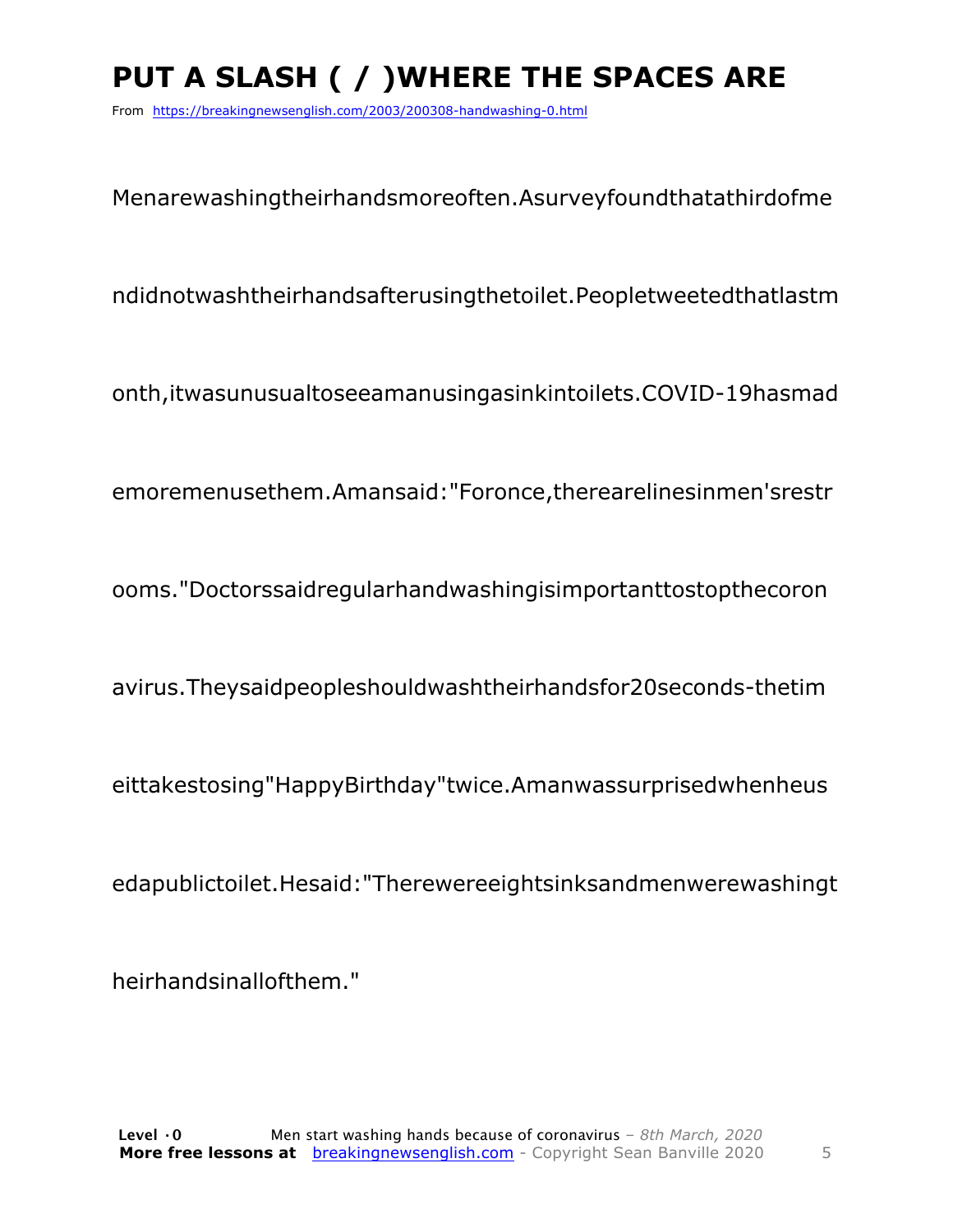# **HANDWASHING SURVEY**

From https://breakingnewsenglish.com/2003/200308-handwashing-4.html

Write five GOOD questions about handwashing in the table. Do this in pairs. Each student must write the questions on his / her own paper.

When you have finished, interview other students. Write down their answers.

|      | STUDENT 1 | STUDENT 2 | STUDENT 3 |
|------|-----------|-----------|-----------|
| Q.1. |           |           |           |
| Q.2. |           |           |           |
| Q.3. |           |           |           |
| Q.4. |           |           |           |
| Q.5. |           |           |           |

- Now return to your original partner and share and talk about what you found out. Change partners often.
- Make mini-presentations to other groups on your findings.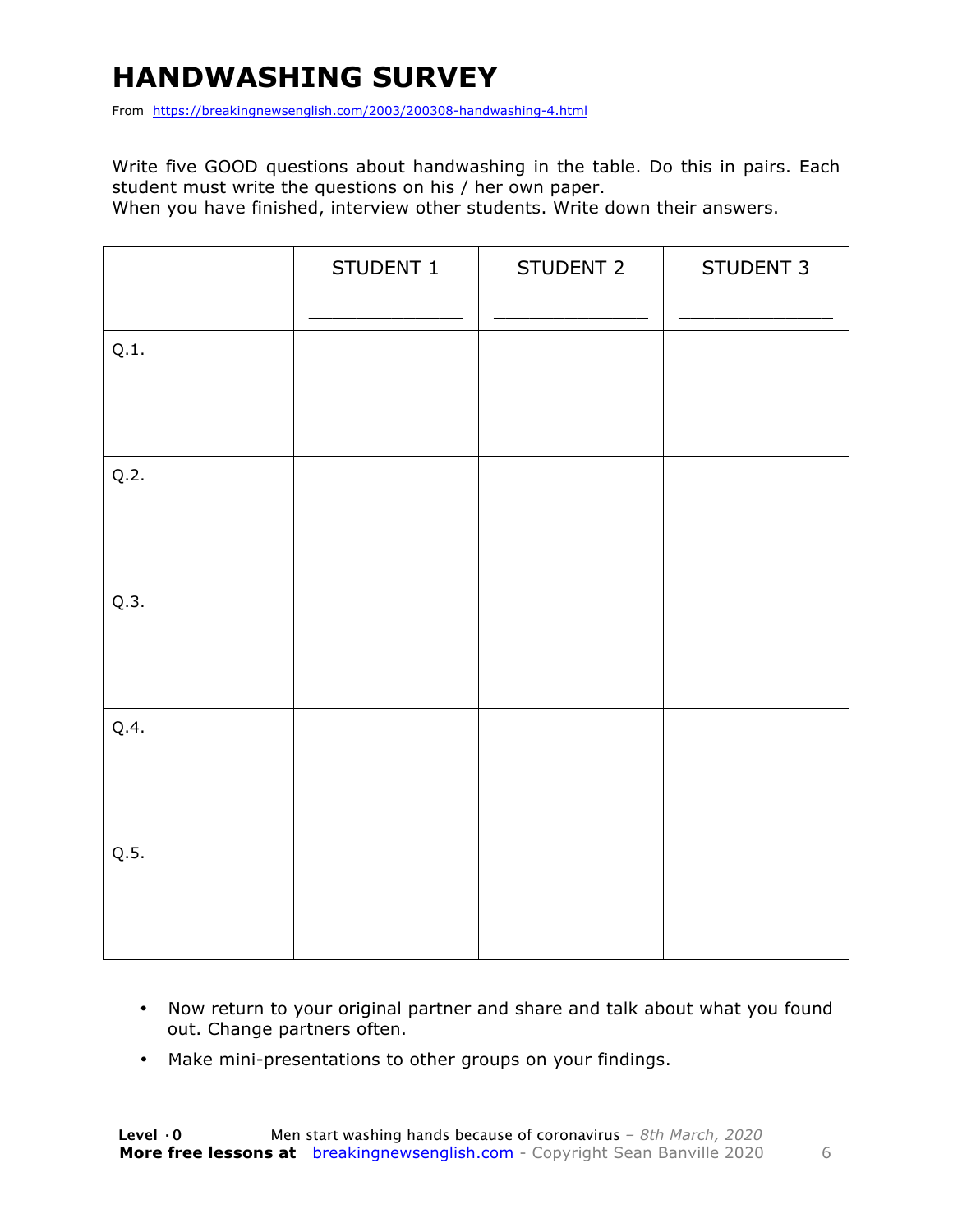### **WRITE QUESTIONS & ASK YOUR PARTNER(S)**

Student A: Do not show these to your speaking partner(s).

| a) |  |  |
|----|--|--|
| b) |  |  |
| c) |  |  |
| d) |  |  |
| e) |  |  |
| f) |  |  |
|    |  |  |

*Men start washing hands because of coronavirus – 8th March, 2020* More free lessons at breakingnewsenglish.com

### **WRITE QUESTIONS & ASK YOUR PARTNER(S)**

-----------------------------------------------------------------------------

Student B: Do not show these to your speaking partner(s).

| a) |  |  |
|----|--|--|
| b) |  |  |
| c) |  |  |
| d) |  |  |
| e) |  |  |
| f) |  |  |
|    |  |  |